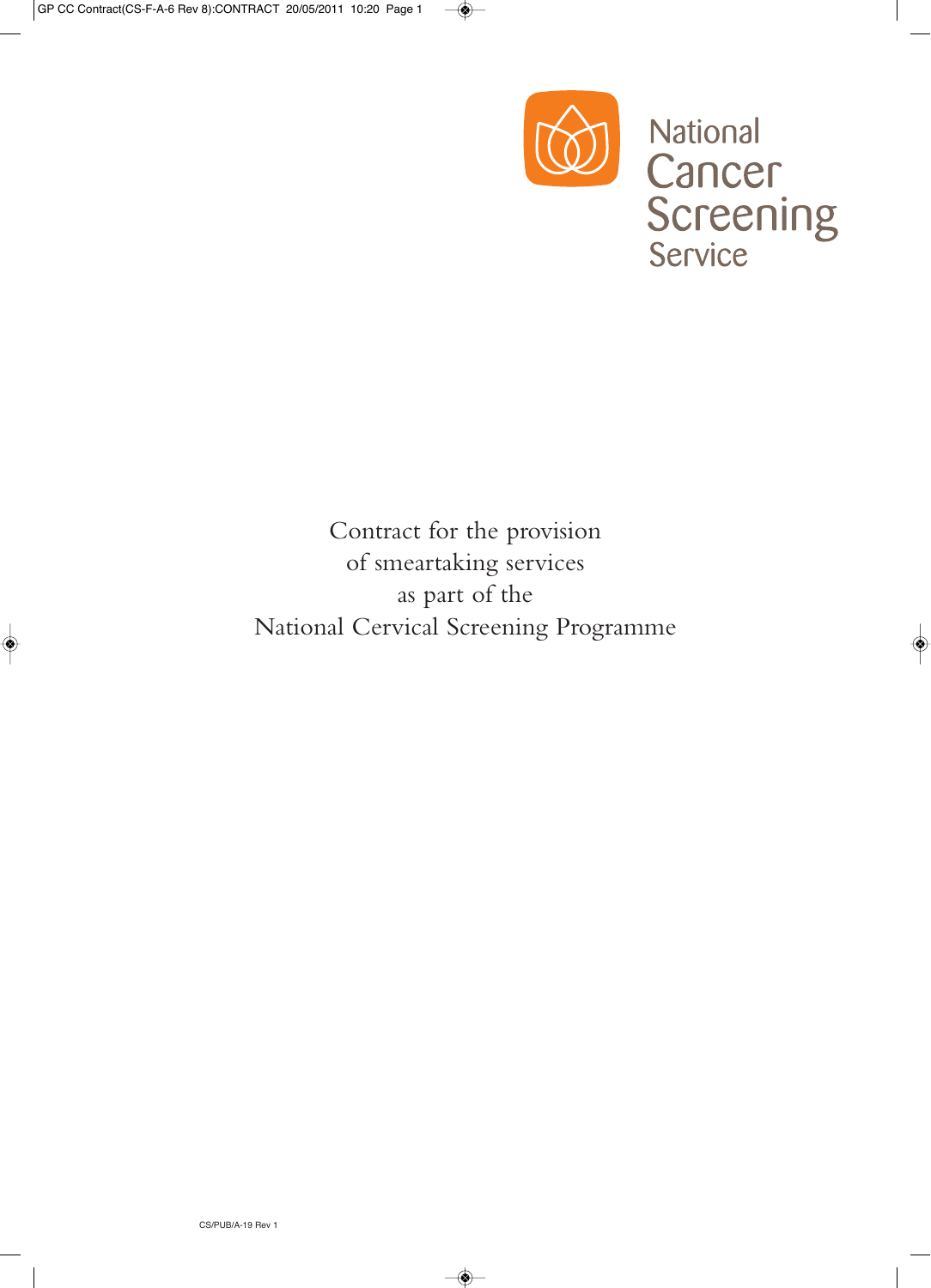GP CC Contract(CS-F-A-6 Rev 8):CONTRACT 20/05/2011 10:20 Page 1

 $\Rightarrow$ 

 $\sim$  1

 $\overline{\bullet}$ 

 $\overline{\bullet}$ 

 $\Rightarrow$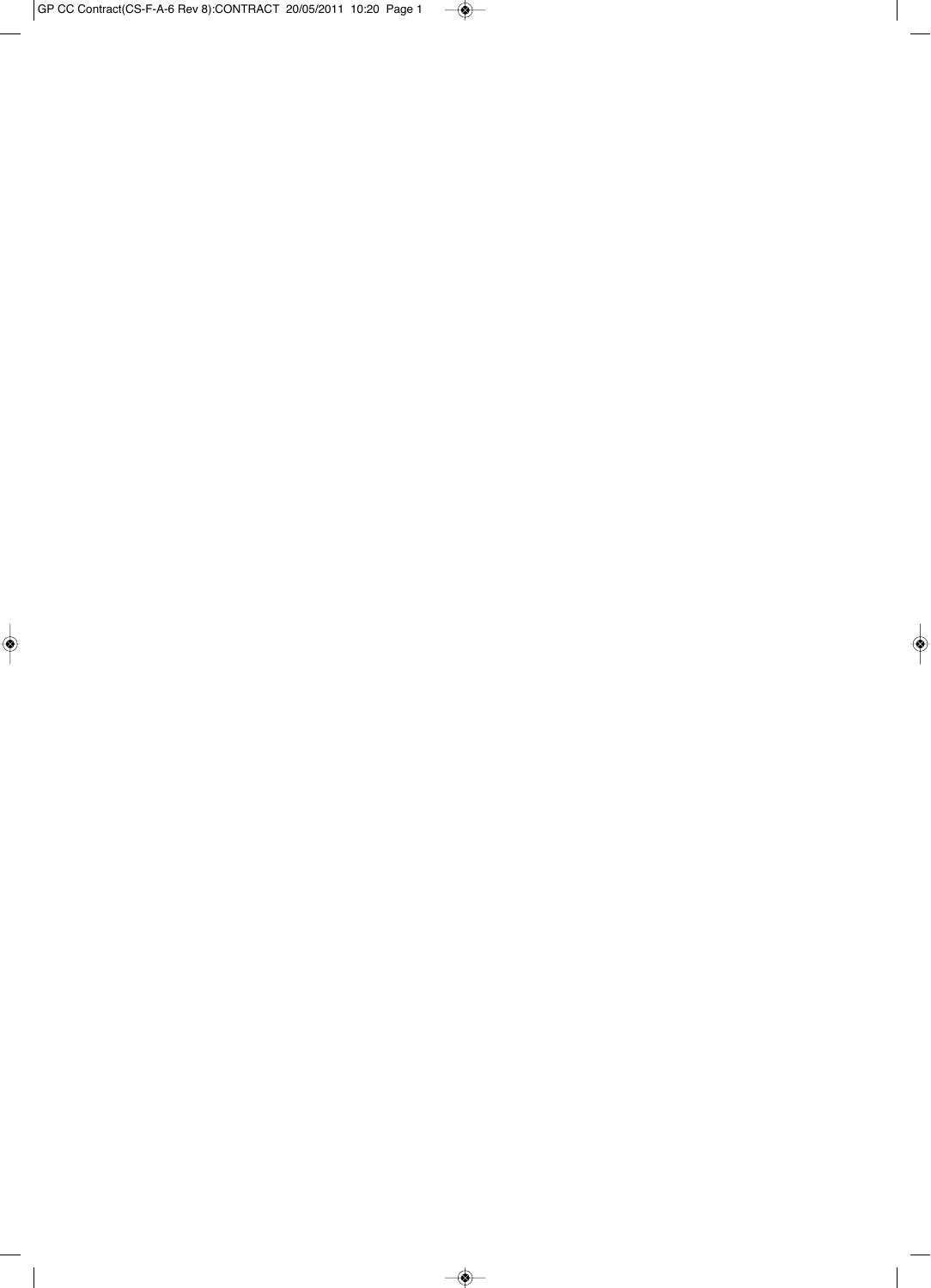# **Contents**

 $\bigcirc$ 

| 1  | Definitions and Interpretation                    | 3  |
|----|---------------------------------------------------|----|
| 2  | Scope and Term                                    | 5  |
| 3  | Principal Obligations of the HSE/NCSS             | 6  |
| 4  | Principal Obligations of the General Practitioner | 6  |
| 5  | Information Audit and Confidentiality             | 9  |
| 6  | Payment                                           | 10 |
| 7  | Representations, Warranties and Indemnity         | 11 |
| 8  | Insurance and Limitation of Liability             | 11 |
| 9  | Insurance Details                                 | 12 |
| 10 | Investigations and Disciplinary Proceedings       | 13 |
| 11 | Arbitration                                       | 15 |
| 12 | Assignment/Sub-contracting                        | 15 |
| 13 | General                                           | 15 |

 $\bigcirc$ 

1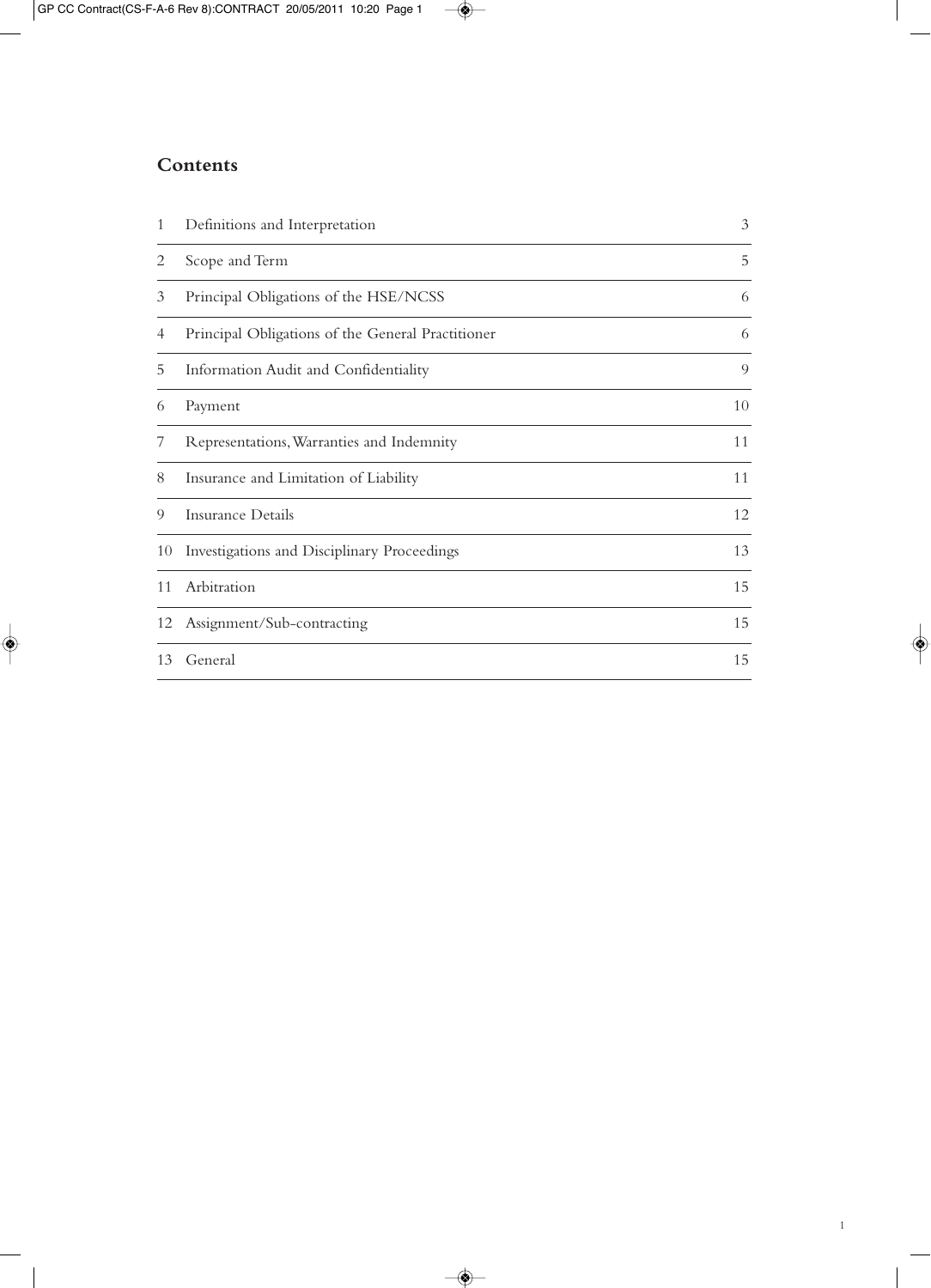#### **THIS CONTRACT** is made **BETWEEN**

- (1) **THE HEALTH SERVICE EXECUTIVE (HSE),** in its capacity as successor to the National Cancer Screening Service (NCSS) Board (HSE/NCSS); and
- (2) **THE GENERAL PRACTITIONER IN A PRIMARY CARE SETTING** (the **"General Practitioner"**).

#### **BACKGROUND**

- (A) Part 4 of the Health (Miscellaneous Provisions) Act 2009 provides for the dissolution of the National Cancer Screening Service Board and for the transfer of the board's employees, liabilities, property, etc. to the Health Service Executive.The HSE/NCSS is part of the HSE National Cancer Control Programme, it encompasses BreastCheck – The National Breast Screening Programme and CervicalCheck – The National Cervical Screening Programme.
- (B) The HSE/NCSS wishes to engage general practitioners to carry out cervical smear tests in the Primary Care Setting on Eligible Clients and to submit those tests for screening to a laboratory (or laboratories) designated by the HSE/NCSS.
- (C) The General Practitioner has represented to the HSE/NCSS that he/she (and any person such as locum doctors, nurses and assistants acting under his or her supervision and control in carrying out tests pursuant to this Contract) is fully registered with an appropriate professional body, has the Requisite Insurances in place and is competent to supply the Smear Services.
- (D) In reliance upon these representations and the General Practitioner's skill, knowledge and expertise in the practice of general medicine, the HSE/NCSS wishes to engage the General Practitioner in accordance with the terms and subject to the conditions set out below and the General Practitioner accepts this engagement.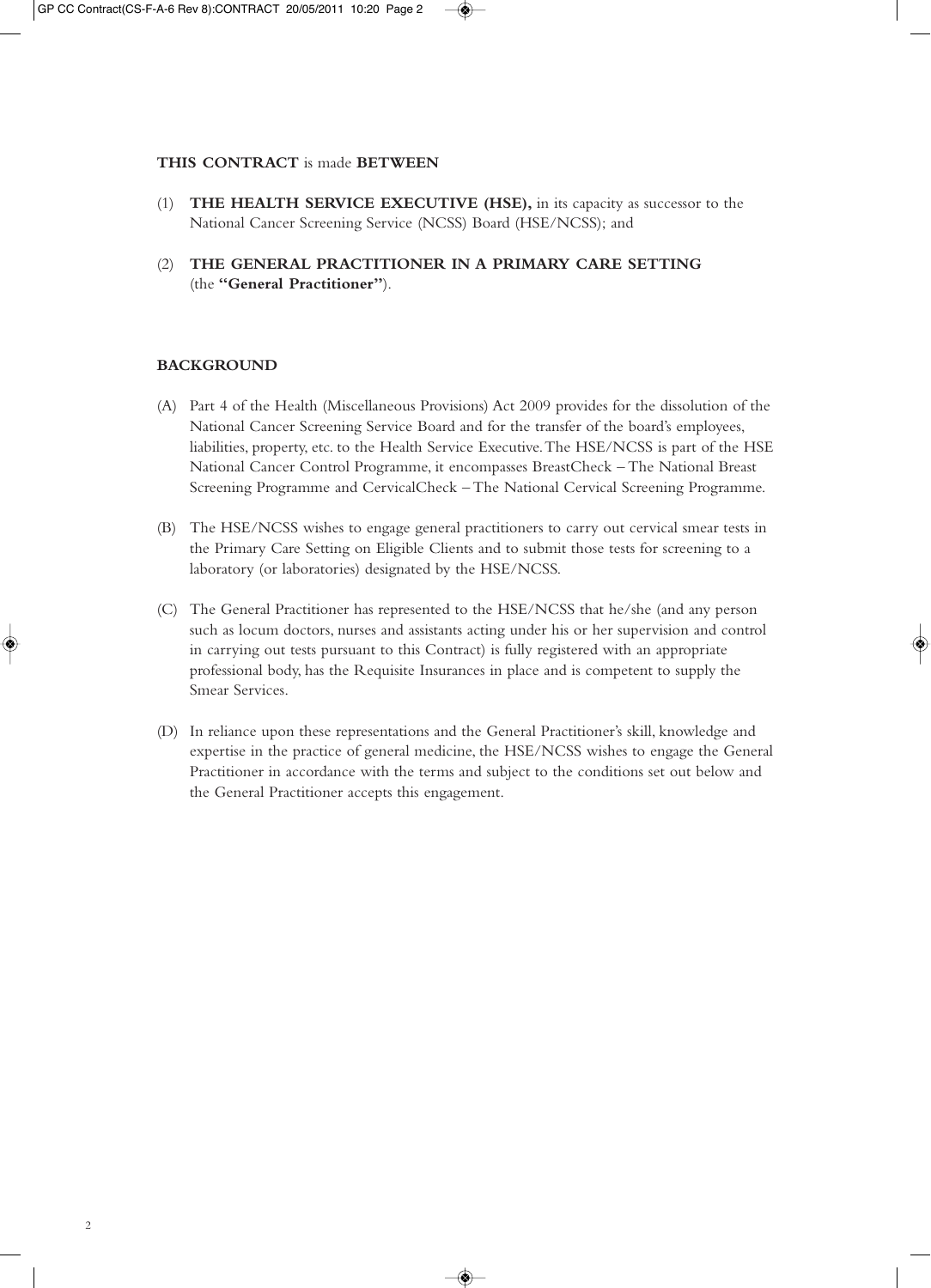#### **IT IS HEREBY AGREED AS FOLLOWS:**

#### **1. Definitions and Interpretation**

1.1 In this Contract (including the recitals above) the following words and phrases shall have the following meanings unless the context requires otherwise:

**"Cervical Cytology Form"** means a form (in a format prescribed by the HSE/NCSS) to be completed in respect of (and signed by) an Eligible Client in order to participate in the Programme;

**"Confidential Information"** means any information disclosed by one party to the other party pursuant or in relation to this Contract in any form that is marked "Confidential,""Company Secret," or disclosed under circumstances that reasonably indicate that the information is confidential. Confidential Information may also include information disclosed orally by one party to the other party pursuant to this Contract under circumstances that reasonably indicate that the information is confidential;

**"Contract"** means this agreement and any schedules or appendices thereto;

**"Designated Laboratory"** means such laboratory or laboratories as may be designated by the HSE/NCSS from time to time to collect Smear Samples taken pursuant to this Contract;

"Eligible Client" means any woman, resident in Ireland, aged between 25 and 60 (inclusive) who consents to take part in the Programme by signing a Cervical Cytology Form and who attends with the General Practitioner (or a Qualified Person) either at the invitation of the HSE/NCSS or at such permitted intervals as may be advised by the HSE/NCSS to the General Practitioner in accordance with Programme policy;

**"Fee"** means the fee referred to in clause 6.1;

**"Good Medical Practice"** means the exercise of that degree of skill, diligence, prudence and foresight which would ordinarily be expected from a skilled and experienced general practitioner engaged in providing services similar to the Smear Services;

"IMO" means the Irish Medical Organisation;

**"Ireland"** means the island of Ireland excluding Northern Ireland;

**"National Cervical Screening Programme"** or the **"Programme"** means a national population based cervical screening programme operated by the National Cancer Screening Service including the following elements: a population register, a screening register, a system for inviting women to make appointments for screening and/or issuing direct appointments, contracts with smear takers for direct access by eligible women, designated accredited cytology laboratories, a clinical results/history register, a referral pathway for colposcopy and cytology, a referral pathway for further treatment, quality assurance and audit processes, marketing and screening promotion, public information materials, a national screening information line, programme performance evaluation and analysis, and an annual report;

**"NCSS Guidelines for Quality Assurance in Cervical Screening"** means the manual produced through a collaborative process undertaken between representatives of each step of the cervical screening process -Programme Administration, Primary Care, Cytopathology, Colposcopy and Histopathology;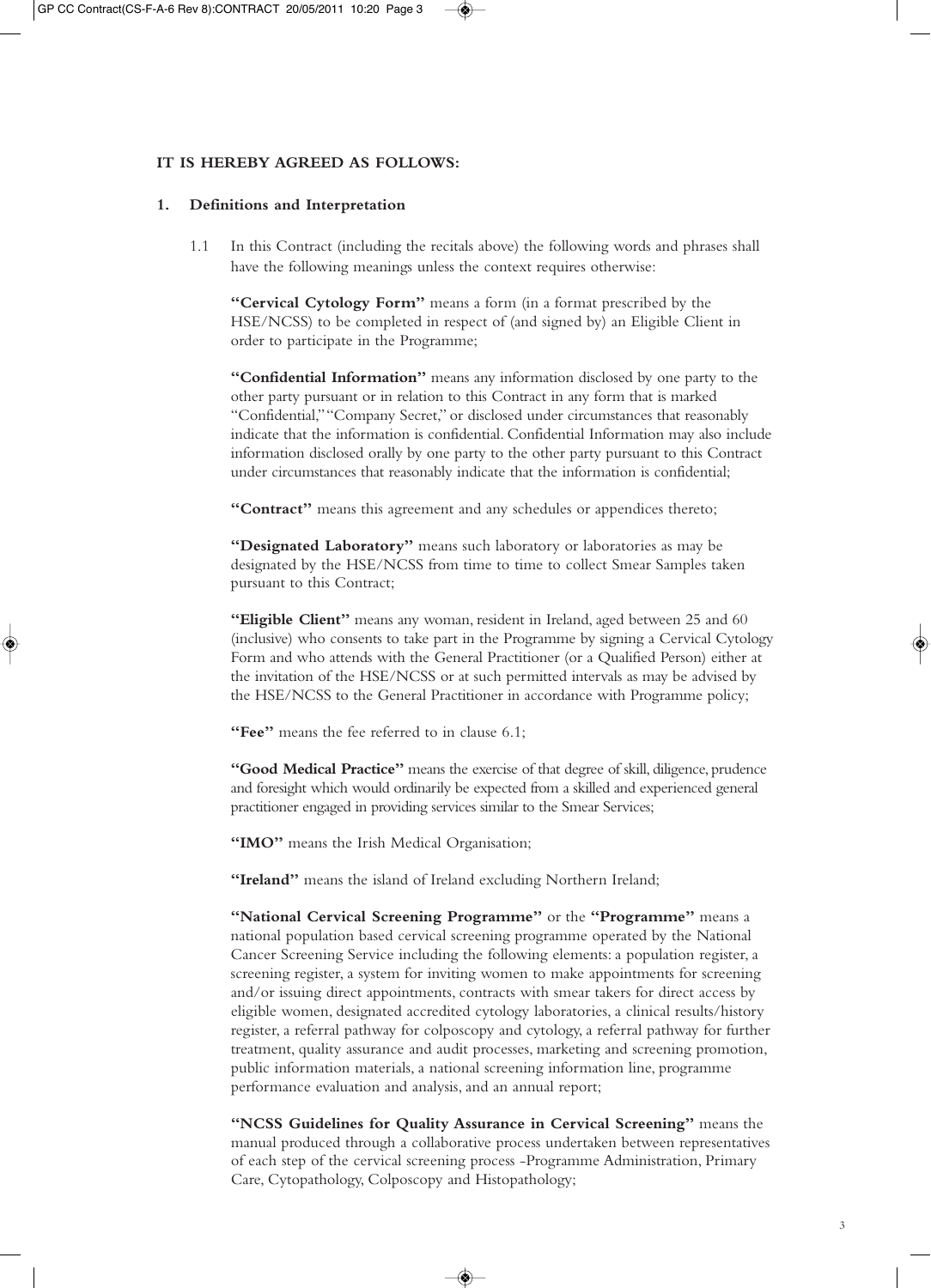**"Parties"** means the HSE/NCSS and the General Practitioner and **'Party'** shall be construed accordingly;

**"Primary Care Setting"** means the setting within a health care system (usually in the patient's own community) in which the first contact with a health professional occurs and excludes secondary care equivalent services;

**"Professional Services Withholding Tax"** means a tax deducted from payments made by certain bodies in respect of professional services. Professional Services, under the Taxes Consolidation Act 1997, includes a service of a medical, dental, pharmaceutical, optical, aural or veterinary nature.The rate at which Professional Services Withholding Tax is deducted is the standard rate of income tax in force at the date on which the payment is made;

**"Qualified Person"** means a person listed as such on a Registration Form by the General Practitioner and deemed by the General Practitioner to be suitable, competent and qualified to carry out Smear Tests under the Programme;

**"Registration Form"** means the registration form completed by the General Practitioner in order to enter this Contract and participate in the Programme;

**"Requisite Insurances"** means those insurances referred to in Clauses 8 and 9;

**"Smear Service"** means a cervical smeartaking service to be provided by the General Practitioner (and/or Qualified Persons) in accordance with the terms of this Contract (including NCSS Guidelines for Quality Assurance in Cervical Screening) comprising essentially the following elements:

- the conduct of a Smear Test and the taking of a Smear Sample from an Eligible Client; and
- the provision of the Smear Sample to a Designated Laboratory's collection point in Ireland, and
- providing the Smear Test results to Eligible Clients and (where necessary) providing follow up and counselling services to Eligible Clients; and
- (where necessary) the referral of Eligible Clients to other general practitioners,

and any other services agreed by the Parties from time to time;

**"Smear Sample"** a liquid based cytology (Thin Prep) sample taken by a General Practitioner or a Qualified Person in the course of a Smear Test;

**"Smear Test"** means a cervical smear test carried out by a General Practitioner or a Qualified Person pursuant to this Contract and in accordance with NCSS Guidelines for Quality Assurance in Cervical Screening;

**"Working Days"** means any day other than a Saturday or Sunday or bank or public holiday in Ireland; and

 $\bigcirc$ 

"Year" means a period of twelve calendar months.

4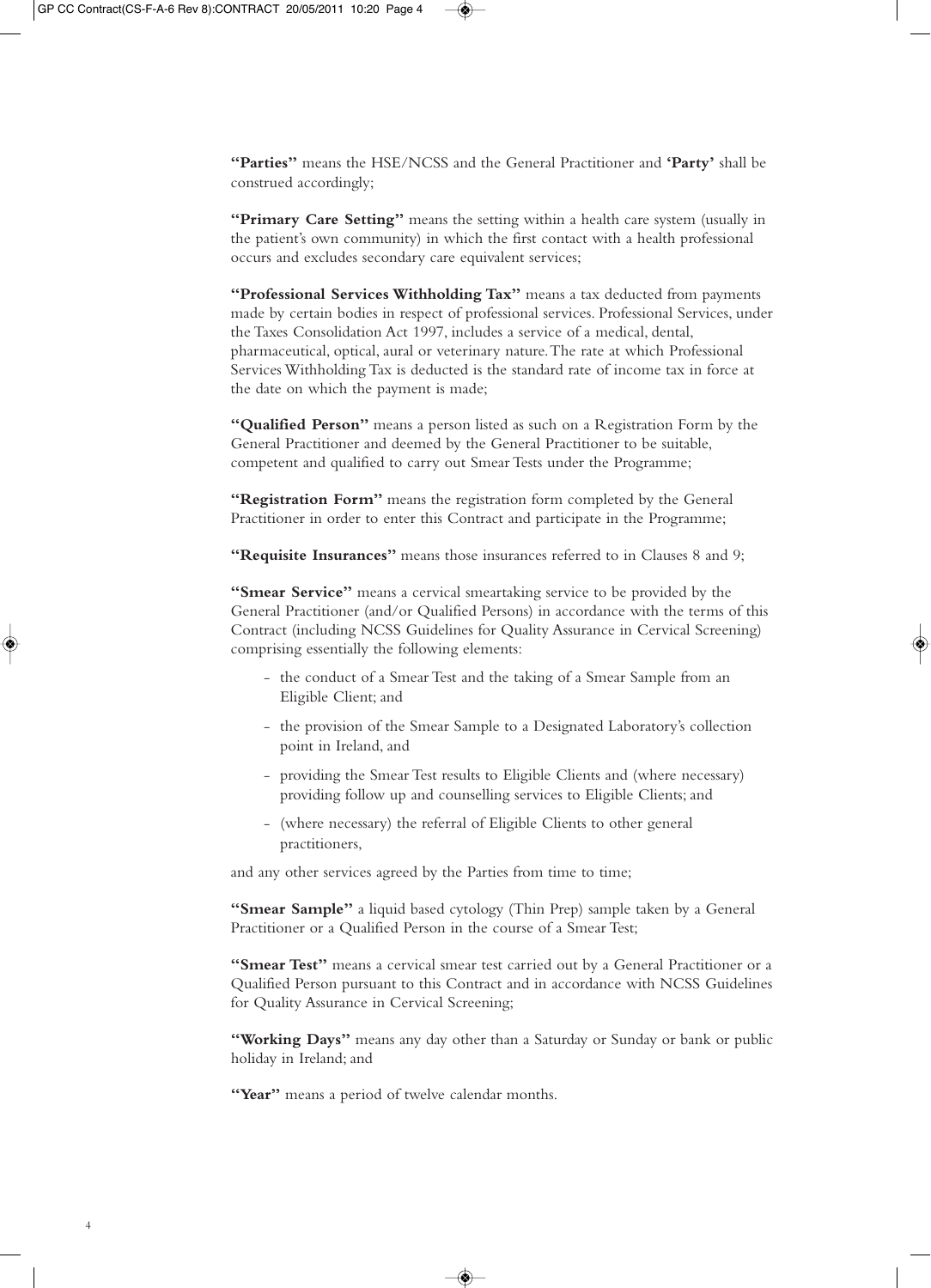- 1.2 In this Contract:
	- (a) unless the context otherwise requires all references to a particular Clause, paragraph or Appendix shall be a reference to that Clause, paragraph or Appendix, in or to this Contract as the same may be amended from time to time pursuant to this Contract;
	- (b) a table of contents and headings are inserted for convenience only and shall be ignored in construing this Contract;
	- (c) unless the contrary intention appears words importing the masculine gender shall include the feminine and vice versa and words in the singular include the plural and vice versa;
	- (d) unless the contrary intention appears words denoting persons shall include any individual, partnership, company, corporation, joint venture, trust, association, organisation or other entity, in each case whether or not having separate legal personality;
	- (e) reference to the words "include" or "including" are to be construed without limitation to the generality of the preceding words; and
	- (f) reference to any statute or regulation includes any modification or re-enactment of that statute or regulation.

# **2. Scope and Term**

- 2.1 The HSE/NCSS hereby appoints the General Practitioner to provide Smear Services for the term of this Contract in a Primary Care Setting.The HSE/NCSS reserves the right to appoint other medical practitioners to provide Smear Services also.The General Practitioner hereby agrees to provide the Smear Services in consideration for payment of the Fees and subject to the terms and conditions set out in this Contract.
- 2.2 The Smear Services may only be provided by the General Practitioner or, on the General Practitioner's behalf, by other Qualified Persons. It is the responsibility of the General Practitioner to ensure that all Qualified Persons are registered with a relevant professional body (which in the case of doctors, shall be the Irish Medical Council and in the case of nurses, shall be An Bord Altranais) and have the requisite insurance cover in accordance with Clauses 8 and 9.
- 2.3 This Contract shall come into force on the date of receipt by the General Practitioner of a copy of the Acceptance of Contract Form duly signed by a representative of the HSE/NCSS and shall, unless terminated earlier in accordance with the provisions herein, continue in force until 31 July 2014. Nothing in this Contract precludes the renewal of this Contract or its replacement by a successor contract although any such renewal or replacement shall be subject to the approval of the HSE/NCSS.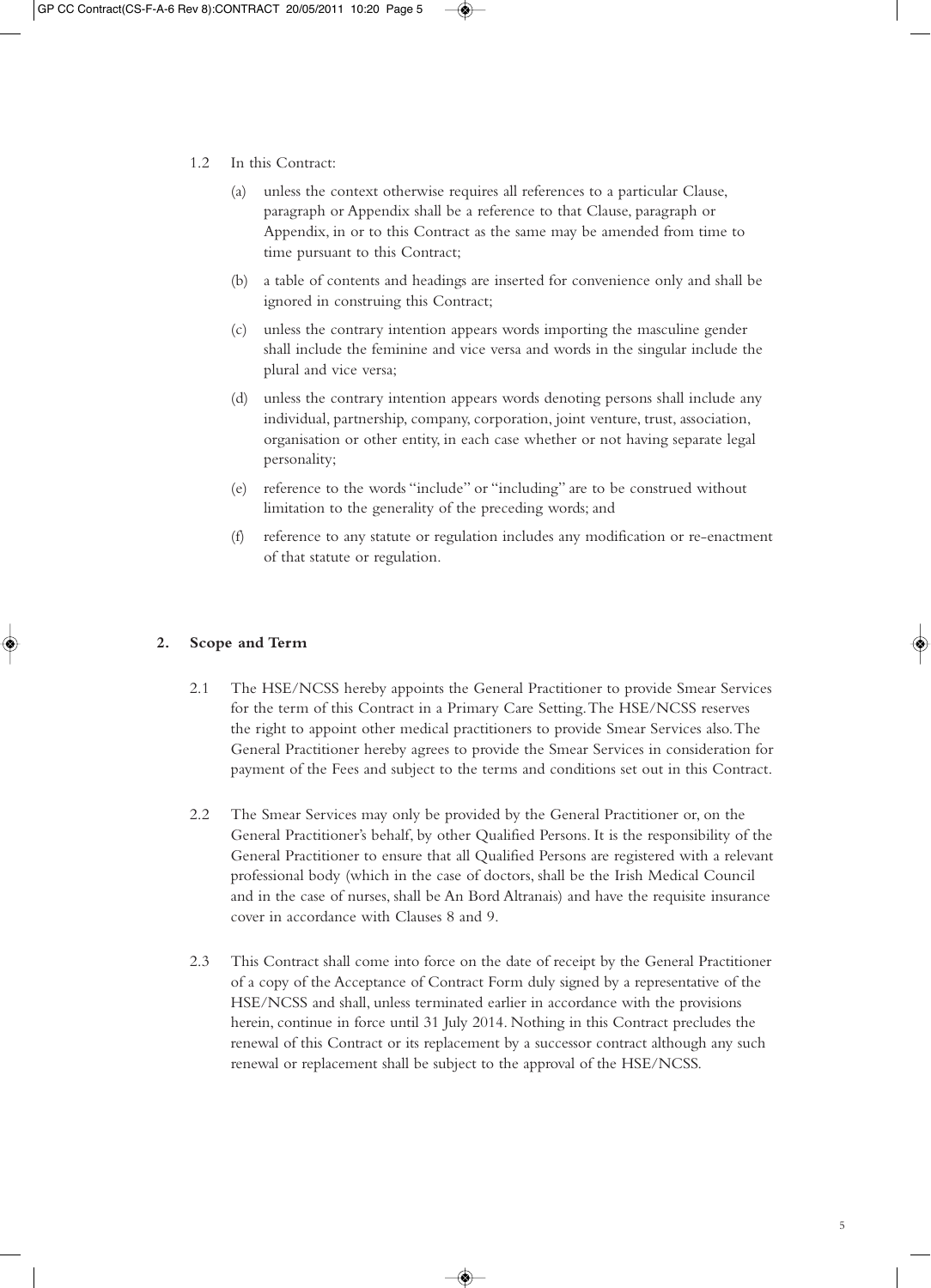# **3. Principal Obligations of the HSE/NCSS**

The HSE/NCSS shall:

- 3.1 (at its own expense) procure or provide to the General Practitioner disposable speculae and SmearTest kits, each comprising a vial, brush and packaging, solely for the use in provision of Smear Services under this Contract and not for any other purpose;
- 3.2 provide the General Practitioner with relevant literature (including Cervical Cytology Forms) in relation to the Programme, for distribution to Eligible Clients and potential Eligible Clients;
- 3.3 facilitate (at the General Practitioner's expense) cervical smear test training to General Practitioners and Qualified Persons who request same;
- 3.4 list the General Practitioner (and Qualified Persons if desired by the General Practitioner) and relevant contact and access details (as provided on the Registration Form or as otherwise notified to the HSE/NCSS) on a website operated by the HSE/NCSS;
- 3.5 appoint an Access Officer as described in the Disability Act, 2005 to facilitate smeartaking services for women with special needs;
- 3.6 invite Eligible Clients to participate in the Programme, both initially, and thereafter, at intervals recommended by the Designated Laboratory and the HSE/NCSS;
- 3.7 use reasonable endeavours to procure the return of results from the Designated Laboratory to the General Practitioner in a timely fashion; and
- 3.8 provide access to an online tool for the contracted doctor to facilitate a self assessment of adherence to quality standards described in NCSS Guidelines for Quality Assurance in Cervical Screening.

# **4. Principal Obligations of the General Practitioner**

4.1 The General Practitioner agrees:

6

- (a) to accommodate any Eligible Client by arranging an appointment for Smear Services with the General Practitioner or a Qualified Person as early as reasonably possible;
- (b) to provide the Smear Services (and ensure that any Qualified Persons provides the Smear Services) in strict accordance with the terms of this Contract and in particular, but without limiting the foregoing, with NCSS Guidelines for Quality Assurance in Cervical Screening and Good Medical Practice.The parties agree and acknowledge that the guidelines and standards developed were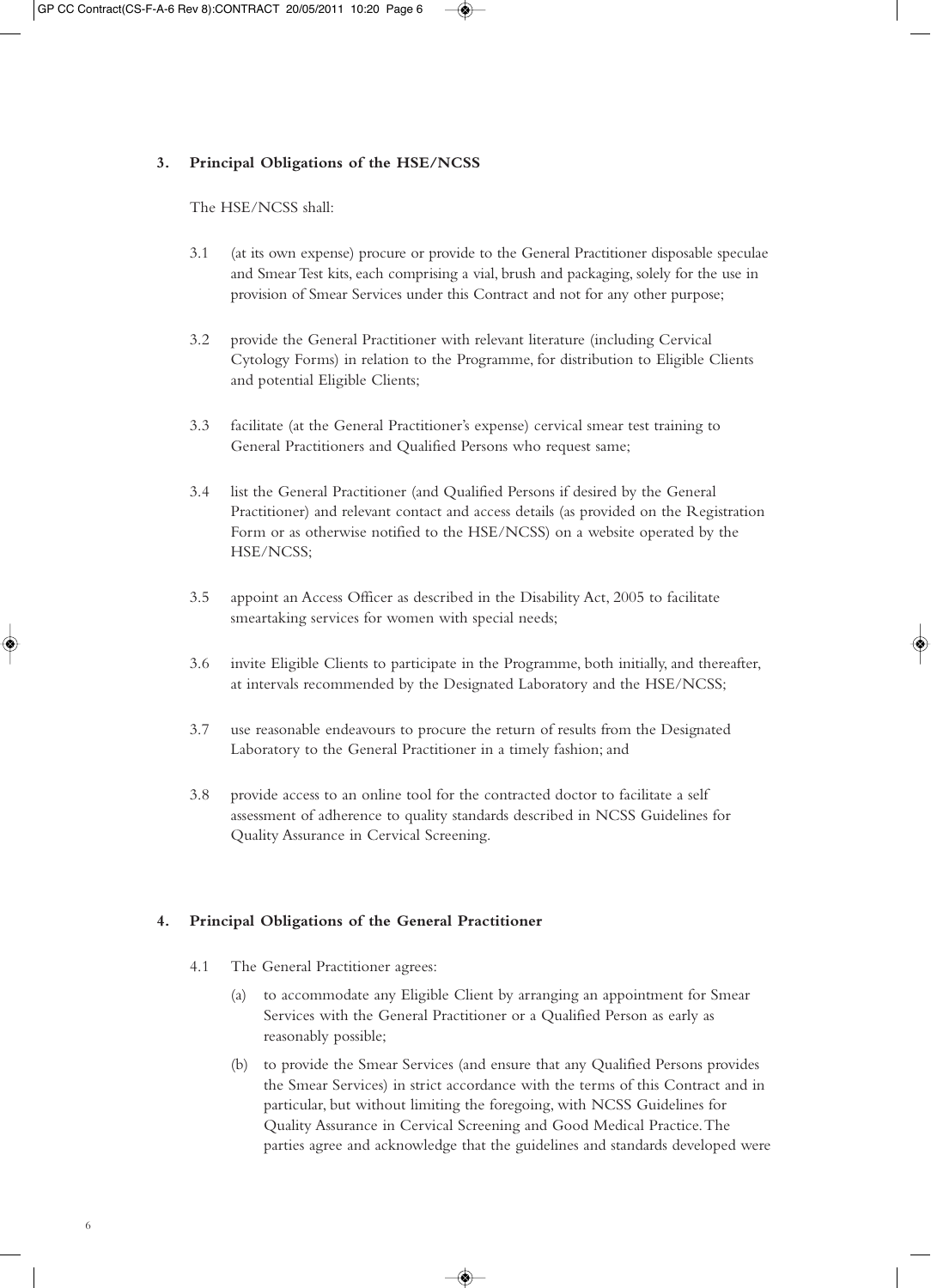thoroughly evaluated and approved by an international panel of experts in the area of cervical screening. Quality assurance is the foundation on which a successful programme is built. From initial invitation, through screening and treatment every individual involved in every step of the screening process must adhere to the highest standards set by the Programme and that whereas no screening test is 100 per cent accurate, the parties must ensure that the service delivered to women in Ireland is one in which they can have undoubted confidence.

- (c) that the General Practitioner or Qualified Person shall ensure that each Eligible Client signs a Cervical Cytology Form regarding their participation in the Programme and all relevant information is completed;
- (d) to provide Smear Samples only to such Designated Laboratory's or Designated Laboratories' collection point(s) in Ireland as the HSE/NCSS may determine from time to time and within 5 Working Days of conducting the Smear Test and to cooperate fully with any such laboratory or laboratories;
- (e) that, on receipt of results from a Designated Laboratory which recommend the referral of an Eligible Client to a colposcopy clinic, the General Practitioner or Qualified Person shall refer that Eligible Client in a timely manner to a clinic designated by the HSE/NCSS in accordance with NCSS Guidelines for Quality Assurance in Cervical Screening;
- (f) that, in conducting the Smear Tests, he/she and all Qualified Persons shall comply with any relevant EU sterilisation standards for equipment;
- (g) to ensure that the results of Smear Tests and any management recommendations offered by a Designated Laboratory are provided to Eligible Clients and followed up by the General Practitioner and/or a Qualified Person and Eligible Clients are given such advice and guidance as they may require;
- (h) where the General Practitioner and/or a Qualified Person is advised by a Designated Laboratory that an Eligible Client requires further investigation, that General Practitioner or Qualified Person must make every effort to contact that person and advise them as to the further investigation that is required as soon as possible;
- (i) to provide counselling to an Eligible Client, if required by her, following receipt of Smear Test results;
- (j) to inform the HSE/NCSS of those women in the target age group  $(25\neg 60)$ years) who would meet the criteria to be excluded from the Programme (i.e. death or absence of Cervix etc), as advised by the HSE/NCSS from time to time, and inform the HSE/NCSS of the reason for a woman's exclusion, if that woman consents to the HSE/NCSS being given such information. Such information will be provided in accordance with relevant data protection requirements;
- (k) to act (and ensure that any Qualified Person acts) in a thoroughly competent and efficient manner and in the best interests of Eligible Clients, the HSE/NCSS and the Programme in general and so as to give any such persons the full and complete benefit of the General Practitioner's (or Qualified Person's) clinical experience and expertise;

 $\bigcirc$ 

7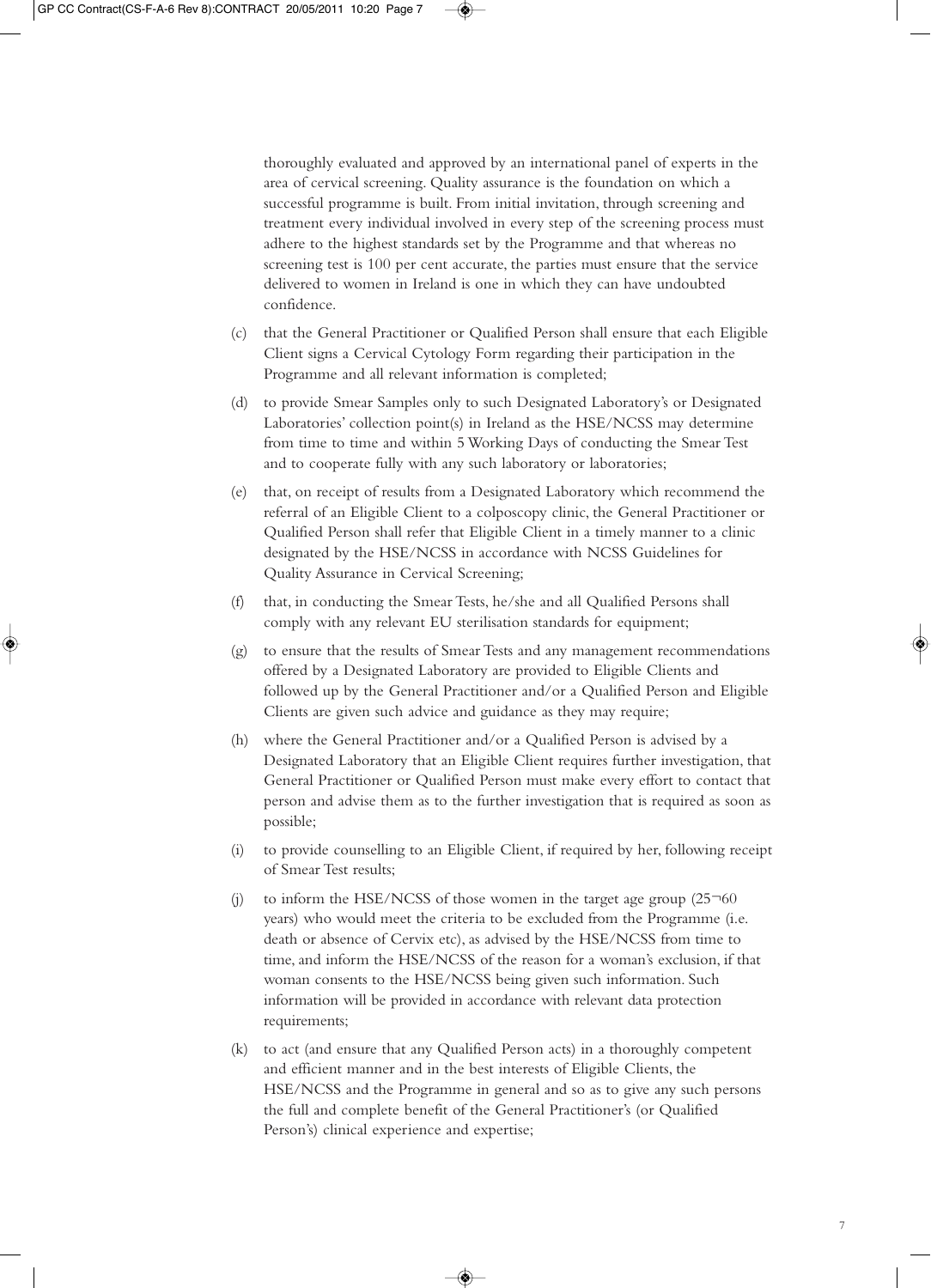- (l) to ensure that the Smear Services are provided in accordance with any reasonable safety and security requirements of the HSE/NCSS, as notified to the General Practitioner from time to time;
- (m) to generally promote the Programme within his or her primary care area;
- (n) to inform the HSE/NCSS promptly and in writing of any of the following:
	- (i) the retirement of the General Practitioner or any Qualified Person;
	- (ii) the General Practitioner or any Qualified Person ceasing to provide Smear Services;
	- (iii) the General Practitioner's or any Qualified Person's failure to obtain or loss of:
		- (A) any of the Requisite Insurances; and/or
		- (B) full registration with a relevant professional body; and
	- (iv) any complaints, claims or legal correspondence of which the General Practitioner or Qualified Person receives notice and which relate to the performance of the Smear Services;
- (o) to provide all personnel, equipment, facilities, materials, services and other resources necessary or appropriate for the safe, full and proper performance of the Smear Services in accordance with NCSS Guidelines for Quality Assurance in Cervical Screening;
- (p) to endeavour to attend a CervicalCheck smeartaker training course during the first three to five years following contract start/registration (NCSS Guidelines for Quality Assurance in Cervical Screening) and procure the attendance of Qualified Persons on clinical updates and training programmes approved by the HSE/NCSS (at his/her own expense);
- (q) at the request of the HSE/NCSS, to provide the HSE/NCSS promptly with evidence that the General Practitioner and any Qualified Persons are fully registered with the relevant professional body and all Requisite Insurances are in place;
- (r) to comply with all relevant laws and statutory regulations relating to the provision of the Smear Services, including without limitation all relevant health and safety and data protection legislation;
- (s) to ensure that Qualified Persons are made aware of and comply with all relevant provisions of this Contract; and
- (t) to remain registered with the Irish Medical Council.

8

4.2 The General Practitioner recognises the importance for the HSE/NCSS to be forewarned of any developments that may have an adverse effect on his/her ability to meet obligations under this Contract.The General Practitioner shall promptly notify the HSE/NCSS in writing of any changes to its business or practice which the General Practitioner reasonably believes would affect materially the provision of the Smear Services.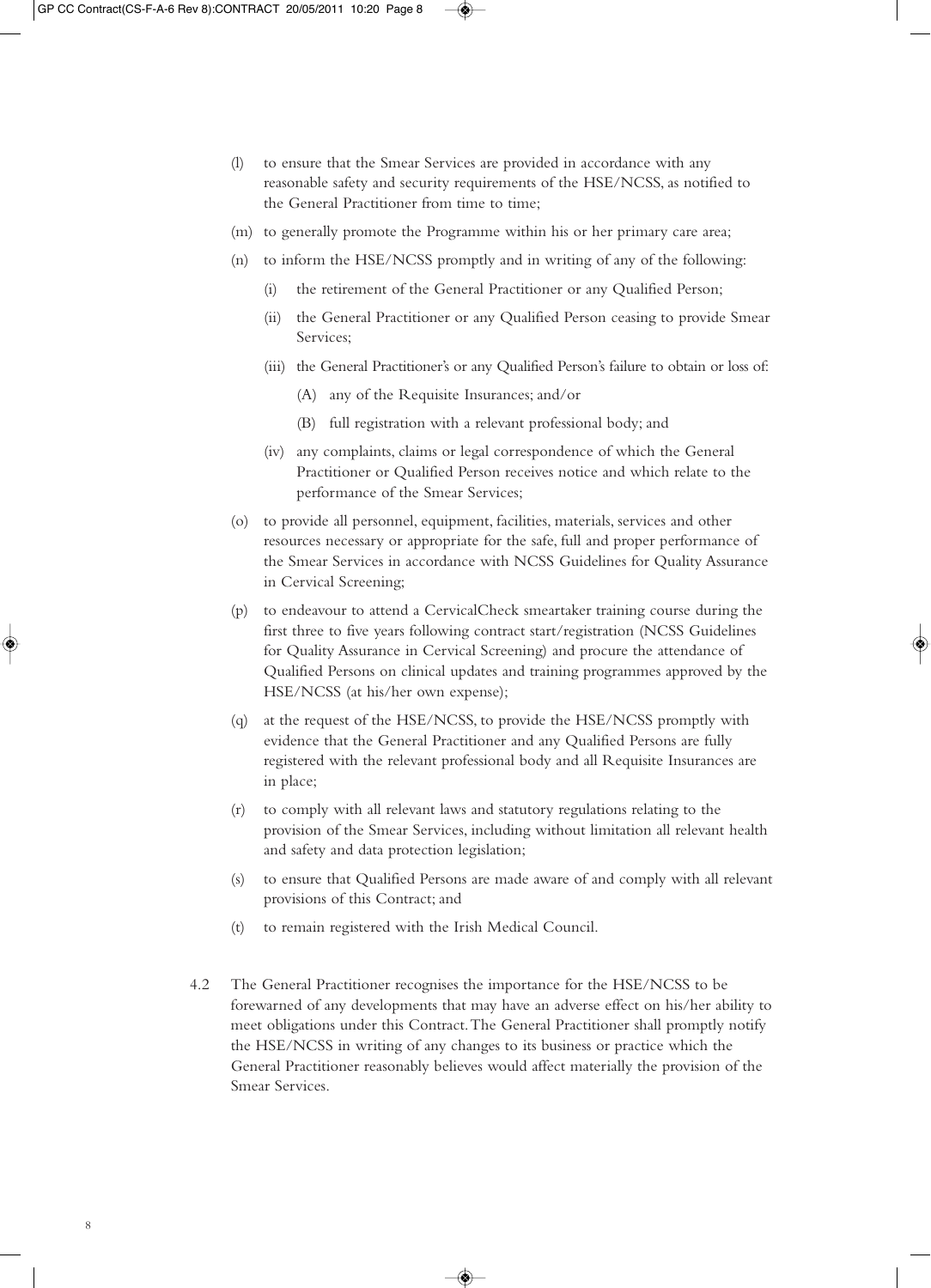- 4.3 The General Practitioner shall at all times during the term of this Contract comply with all reasonable requests of the HSE/NCSS or the HSE/NCSS authorised agents or nominees relating to the General Practitioner's obligations under this Contract.
- 4.4 In the event that the annual unsatisfactory or inadequate reporting rate of the General Practitioner or Qualified Person under this Contract exceeds that established in the NCSS Guidelines for Quality Assurance in Cervical Screening, the HSE/NCSS may require the General Practitioner or Qualified Person to undergo remediation and/or retraining (at the General Practitioner's cost).

# **5. Information, Audit and Confidentiality**

- 5.1 The General Practitioner shall keep adequate records of all matters relating to the Smear Services and the General Practitioner shall on the request of the HSE/NCSS supply copies of such records to the HSE/NCSS within fourteen (14) days of receipt of such a request. Such information will be supplied in accordance with relevant data protection requirements.
- 5.2 By virtue of the Smear Services supplied under this Contract, each party may have access to and/or otherwise become aware of Confidential Information of the other party. The parties agree that any Confidential Information obtained from, or relating to, the other party, its servants or agents, is and shall remain the property of such party. The parties shall treat as confidential and neither party (nor its staff, agents or sub-contractors) shall disclose, or use, the Confidential Information of the other party, except to the extent necessary for the performance of this Agreement.
- 5.3 The provisions of clause 5.2 shall not apply to Confidential Information which:
	- (a) is in or becomes part of the public domain (otherwise than by breach of this Contract);
	- (b) was in the lawful possession of the recipient prior to disclosure under this Contract and was not unlawfully obtained, either directly or indirectly;
	- (c) is lawfully disclosed to the recipient by a third party, without restriction on disclosure; or which is independently developed by the recipient, without dependence on, or reference to, such Confidential Information;
	- (d) is required to be disclosed by law or final mandatory order of a court or other competent authority, provided always that, the party whose Confidential Information is to be disclosed is promptly notified of such a requirement and afforded a reasonable opportunity to seek relief therefrom, where available;
	- (e) is required to be disclosed to the parties professional advisors, provided that such disclosure is to the extent necessary for such advisors to carry out their professional duties and upon conditions of confidentiality, no less onerous than set out in this clause 5.2; or
	- (f) is released from the provisions of clause 5.2, by the prior written consent of the party to which it relates.

◈

 $\overline{9}$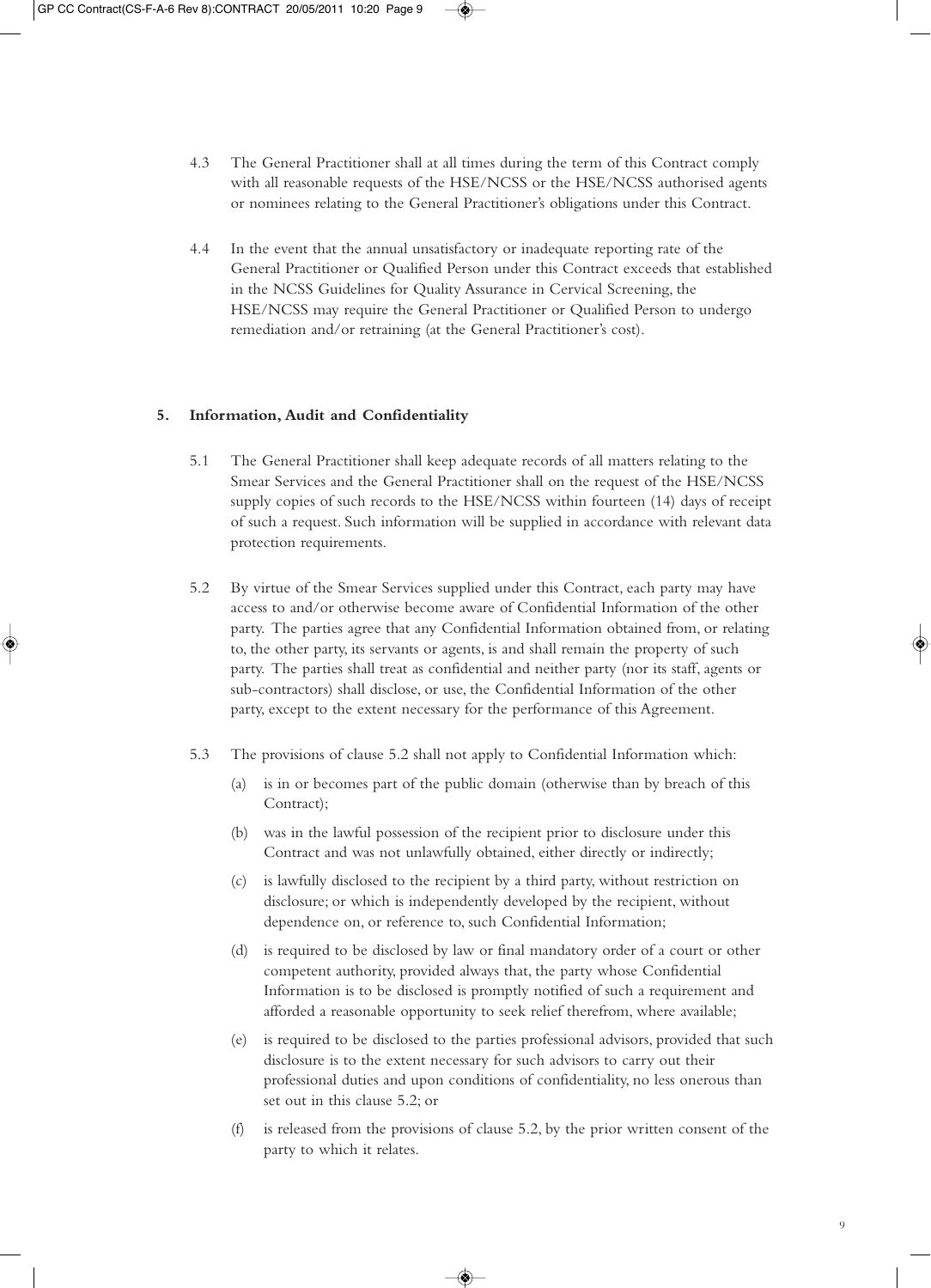#### **6 Payment**

- 6.1 With effect from 1 Nov 2010 the HSE/NCSS shall pay the General Practitioner a single fee of forty nine euro and ten cents (**a**49.10) per Eligible Client (the "Fee") in consideration for the Smear Service (including, where necessary, all elements of the definition thereof – i.e. testing, providing sample to Designated Laboratory, advising the Eligible Client of screening results, following up and counselling the Eligible Client and referring the Eligible Client to colposcopy services if recommended) being provided to an Eligible Client by that General Practitioner and/or any Qualified Person acting under his or her supervision and control, in accordance with this Contract.
- 6.2 Changes to the Fee provided in 6.1 may be made from time to time by order of the Government (Minister).Any changes in the Fee amount will be communicated to the General Practitioner.
- 6.3 The General Practitioner shall not charge or impose any additional fee on the Eligible Client for the Smear Service.
- 6.4 The HSE/NCSS shall not pay any Fee where the Smear Service is provided to a woman who is not an Eligible Client (for example, where she is tested or seeks to be tested otherwise than at the invitation of the HSE/NCSS or at permitted intervals advised by the HSE/NCSS in accordance with Programme policy).
- 6.5 Fees shall be paid to the General Practitioner at monthly intervals in arrears following notification to the HSE/NCSS by the Designated Laboratory that it has received a Smear Sample (taken by the General Practitioner or a Qualified Person) and a Cervical Cytology Form relating to an Eligible Client.
- 6.6 Payment shall be made in euro by electronic transfer to the bank account identified by the General Practitioner on the Registration Form (or otherwise notified by the General Practitioner in writing).
- 6.7 Payment by the HSE/NCSS shall be without prejudice to any claims or rights which the HSE/NCSS may have against the General Practitioner and shall not constitute any admission by the HSE/NCSS as to the performance by the General Practitioner of its obligations hereunder.
- 6.8 The General Practitioner shall provide a tax clearance certificate to the HSE/NCSS in the event that payments under this Contract total  $\epsilon$ 10,000 or more in any 12 month period.
- 6.9 Professional Services Withholding Tax shall be deducted at the standard rate from any payments made by the HSE/NCSS pursuant to this Contract unless proof of exemption is obtained.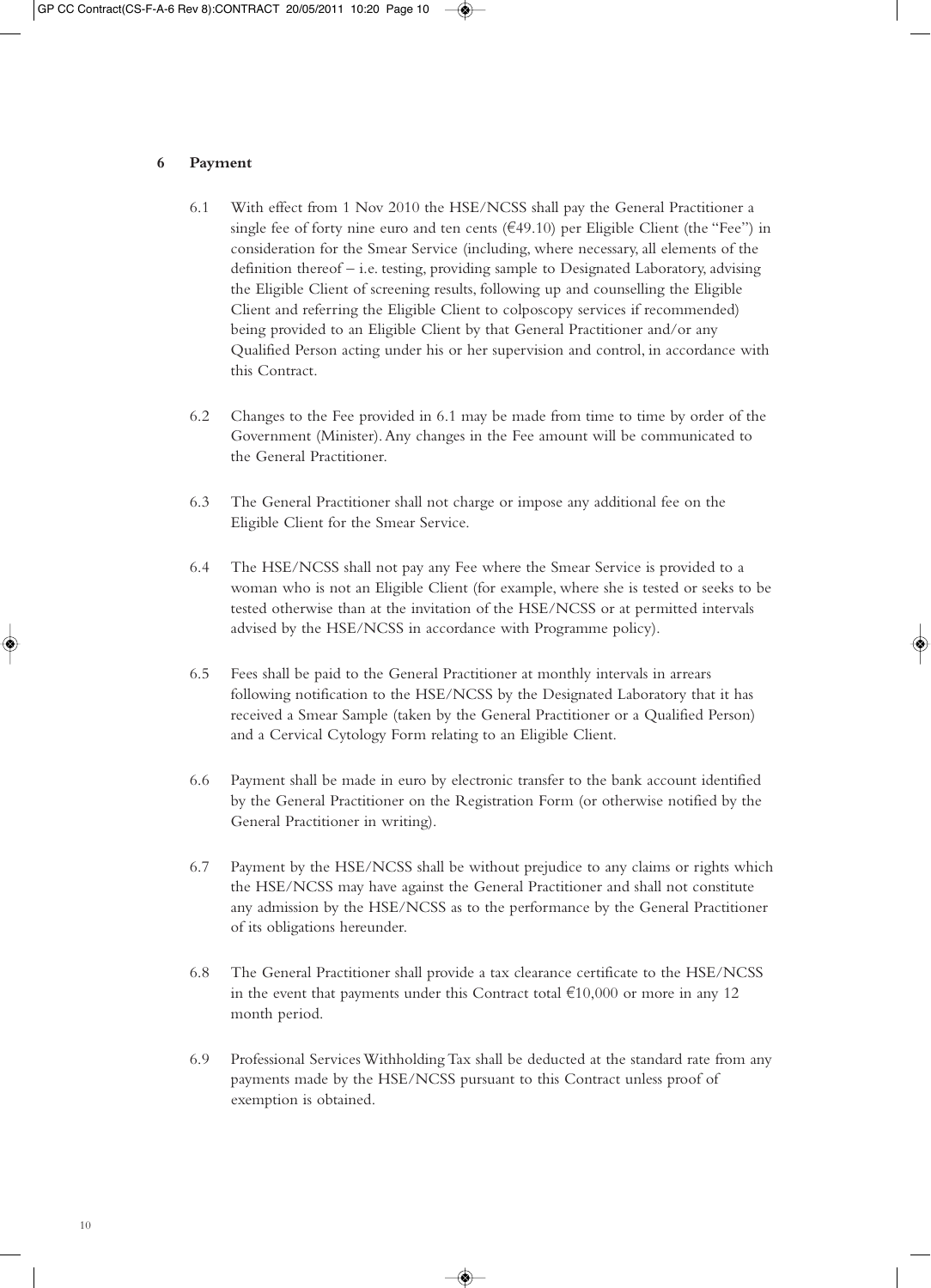#### **7 Representations,Warranties and Indemnity**

- 7.1 The General Practitioner represents and warrants to the HSE/NCSS that:
	- (a) he/she has full capacity, expertise and all necessary authorisations, licences and consents to enter into and to perform the Smear Services and other duties and obligations in accordance with this Contract;
	- (b) he/she is (and all Qualified Persons are) experienced in providing services comparable in type, scope, complexity and purpose to the Smear Services and that he/she has exercised and will continue to exercise in the performance of the Smear Services that standard of skill, care and diligence reasonably expected of a properly qualified general practitioner experienced in providing services comparable in type, scope, complexity and purpose to the Smear Services;
	- (c) he/she (and all Qualified Persons) shall perform the Smear Services in accordance with: (i) NCSS Guidelines for Quality Assurance in Cervical Screening and (ii) Good Medical Practice;
	- (d) he/she (and each Qualified Person) is fully registered with his/her relevant professional body; and
	- (e) he/she (and each Qualified Person) has or is covered by the Requisite Insurances.
- 7.2 The General Practitioner hereby agrees to defend and indemnify the HSE/NCSS from any loss, liability, claim, or damage related to a claim against the HSE/NCSS arising directly or indirectly as a result of any breach by the General Practitioner or any Qualified Person of any of the provisions of this Contract.

#### **8 Insurance and Limitation of Liability**

- 8.1 The General Practitioner shall at all times, for the purposes of this Contract (and for 3 years thereafter in respect of personal injury claims only and for 6 years thereafter in respect of contract claims only), maintain appropriate professional indemnity insurance with an indemnity insurance provider approved by the HSE/NCSS.The General Practitioner (or any Qualified Person or the General Practitioner's employees, servants or agents) shall not be liable for any loss, damage, or injury or breach of contract or breach of statutory duty arising from or in connection with any negligent act or default or omission or breach of contract or from breach of statutory duty on the part of the Designated Laboratory (or a company engaged for the purposes of transporting the Smear Samples (if any) or on the part of the HSE/NCSS.
- 8.2 The HSE/NCSS shall indemnify the General Practitioner in respect of any damages or costs arising from any claim or action by a third party and which arises directly from (a) any negligent act or default or omission of the HSE/NCSS, its officers and employees pursuant to this Contract or (b) any breach of this Contract by the HSE/NCSS, provided that the HSE/NCSS shall conduct all negotiations in relation to any such claim or action and the General Practitioner or any Qualified Person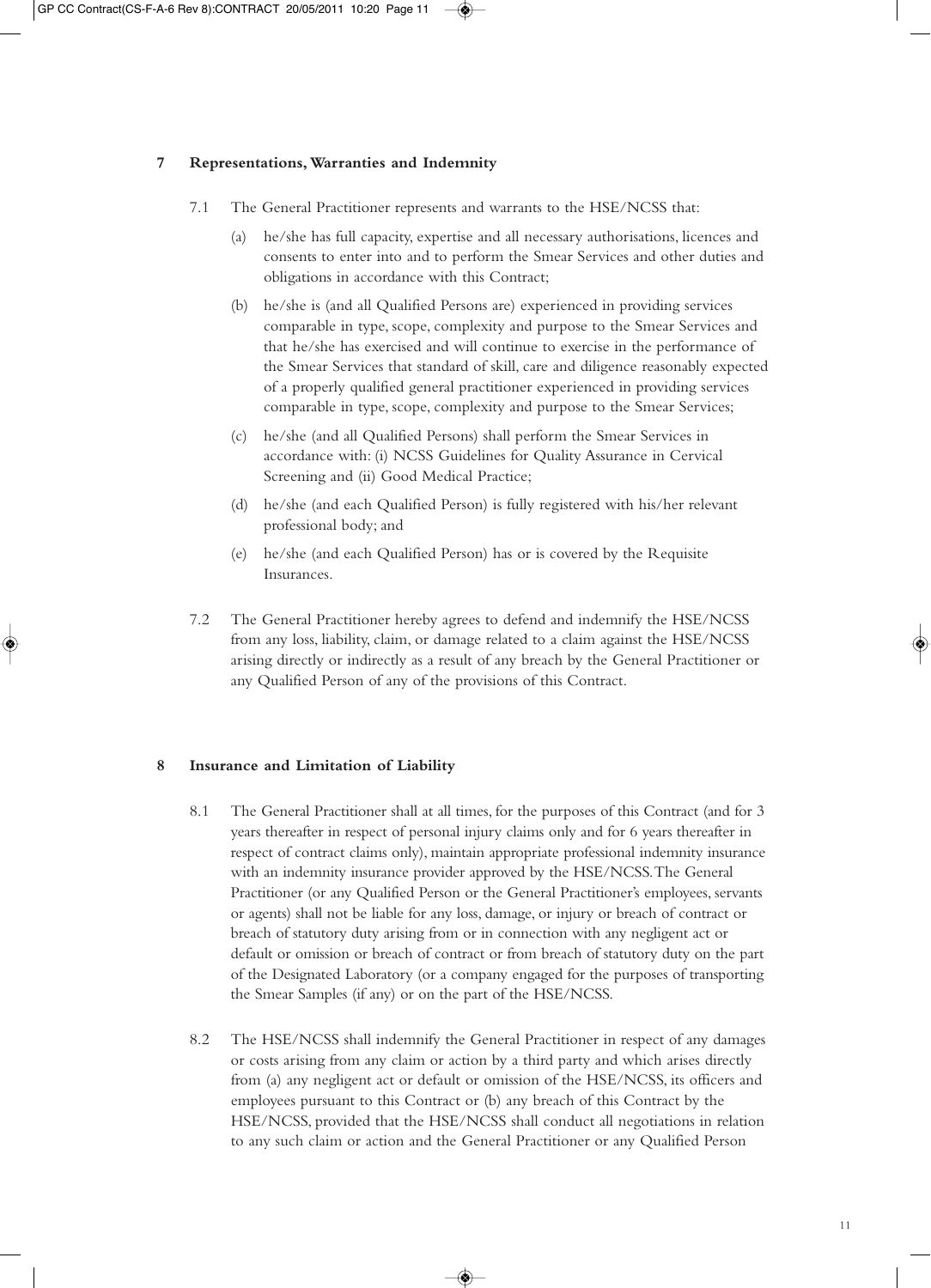shall not enter into any negotiations to settle or compromise such claim or action without the written consent of the HSE/NCSS but shall provide all reasonable assistance to the HSE/NCSS in relation to such claim or action. For the avoidance of doubt, the HSE/NCSS shall not be required to indemnify the General Practitioner for any loss, damage or injury arising from any acts, omissions or defaults (including negligent acts, omissions or defaults) or any breach of contract or duty (or statutory duty) of any other person whatsoever (including any Designated Laboratory or any company engaged for the purposes of transporting the Smear Samples (if any)).

- 8.3 In no event shall either party be liable to the other party in any manner, under any theory of liability, whether in contract, tort (including negligence), breach of warranty or other theory, for any indirect, consequential, incidental, exemplary, punitive, statutory or special damages, including, without limitation, lost profits and loss of data, regardless of whether such party was advised of or was aware of the possibility of such damages.
- 8.4 The limitations on liability set forth in this agreement shall not exclude or limit either party's liability for fraud or for death or for personal injury arising from its negligence or for any other damage to the extent the same may not be excluded or limited as a matter of law.

# **9 Insurance Details**

- 9.1 The General Practitioner undertakes and agrees to take out and maintain the following insurances with insurers approved by the HSE/NCSS during the term of this Contract:
	- (a) Employer's liability insurance for an amount not less than  $\text{\textsterling}12,600,000$  per annum; and
	- (b) Public liability insurance for an amount not less than  $\epsilon$ 2,600,000 per annum

(collectively, together with the insurance cover referred to in clause 8 above, the **"Requisite Insurances"**).

- 9.2 Where Qualified Persons are not covered by the Professional Indemnity Insurances taken out by the General Practitioner, the General Practitioner shall procure that such Qualified Persons take out their own equivalent Professional Indemnity Insurances during the term of this Contract.
- 9.3 The General Practitioner shall use his/her best endeavours to ensure that any such Requisite Insurance policies do not include any terms or conditions to the effect that any liability must be discharged before being able to recover from the insurers.
- 9.4 The General Practitioner or the Qualified Person (as the case may be) shall be liable to pay the full amount of any deductibles or excess amounts payable under any of the Requisite Insurance policies in the event of a claim pursuant to this Agreement.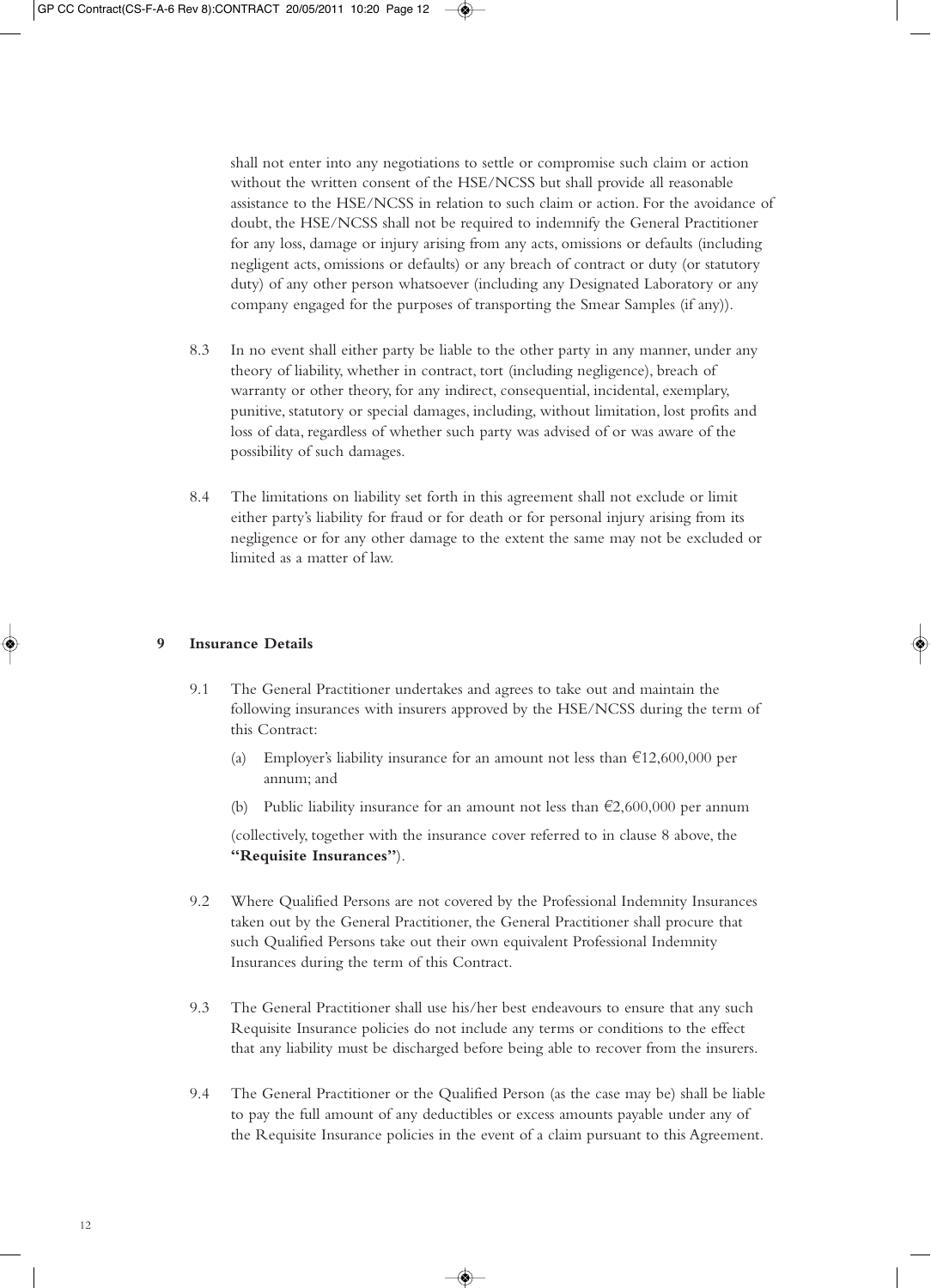- 9.5 Neither failure to comply nor full compliance with this clause 9 shall limit or relieve the General Practitioner of his/her liabilities, duties and obligations under this Contract.
- 9.6 The provisions of this Clause 9 shall survive the termination of this Contract for whatever reason.

# **10 Investigations and Disciplinary Proceedings**

- 10.1 Upon becoming aware of any complaints, claims or legal correspondence relating to the performance of the Smear Services, the General Practitioner shall immediately conduct a full and comprehensive internal investigation into such complaint, claim or legal correspondence.The HSE/NCSS may appoint a formal investigation team to investigate any complaints, claims or legal correspondence relating to the Smear Services and the General Practitioner shall co-operate fully with any such team.The HSE/NCSS may suspend the provision of the Smear Services for the duration of such investigation without liability or compensation to the General Practitioner or any Qualified Persons.
- 10.2 Where the HSE/NCSS has reason to believe that the care or well-being of any Eligible Client is being or has been placed at risk or that the General Practitioner is in material breach of any provision of this Contract, the HSE/NCSS may suspend the operation of this Contract with immediate effect to enable it to carry out such investigation as may be warranted in the circumstances.The HSE/NCSS or such person as may be authorised by it shall notify the General Practitioner of such suspension and the reasons for it by registered post.The General Practitioner may make representations to the HSE/NCSS within 21 days of such notification. If, after due consideration of such representations, the HSE/NCSS is satisfied that an Eligible Client is or has been placed at risk or that the General Practitioner is in material breach of or has materially breached any provision of this Contract, the HSE/NCSS may take any of the following actions (as it considers is appropriate):
	- (a) issue a warning letter to the General Practitioner;
	- (b) require the General Practitioner to recoup to the HSE/NCSS any overpayment or incorrect payment made to him or her;
	- (c) impose a temporary suspension of this Contract; or
	- (d) terminate this Contract forthwith by written notice.
- 10.3 Where a complaint has been made concerning the adequacy of the premises at which the General Practitioner or any Qualified Person provides Smear Services, the General Practitioner shall, on fourteen (14) days written notice, allow any suitably qualified representative of the HSE/NCSS access to the General Practitioner's premises during normal business hours for the purpose of carrying out a visit in connection with the provision of the Smear Services at those premises.The General Practitioner agrees that he/she shall provide, and shall ensure that Qualified Persons and other personnel provide,all reasonable assistance to persons carrying out such visits.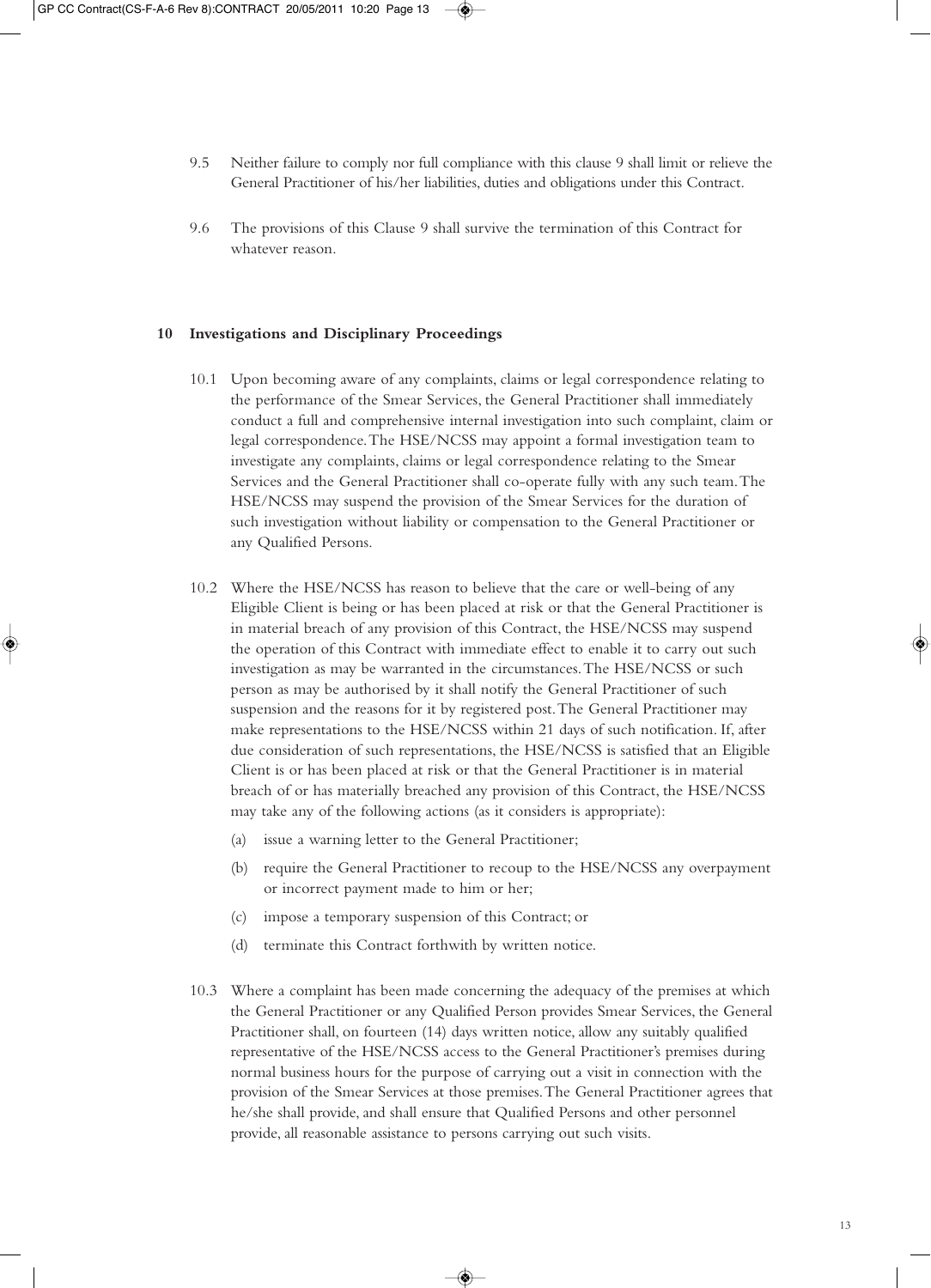- 10.4 If the General Practitioner is aggrieved by specific action taken against him/her by the HSE/NCSS pursuant to this Contract he/she may (but shall not be obliged to) request the HSE/NCSS to establish a panel, to be known as the 'General Practitioner's Appeals Tribunal', by writing to the HSE/NCSS within 21 days of the date on which the action giving rise to the grievance occurred. In this event the Parties shall, as soon as practicable thereafter, convene a General Practitioner's Appeals Tribunal, which shall consist of:
	- one person nominated by the General Practitioner's representative body (for example, the IMO or any other representative body chosen by the General Practitioner) who may be an employee, servant or agent of that body;
	- (b) one person nominated by the HSE/NCSS (who may be an employee, servant or agent of the HSE/NCSS); and
	- (c) one person, who shall be agreed by the persons nominated under (a) and (b) above (or if they cannot agree, by the President of the Law Society of Ireland (or his nominee)) and who shall act as an independent Chairman of the General Practitioner's Appeals Tribunal.
- 10.5 The General Practitioner's Appeals Tribunal, if convened, shall hear the appeal by the General Practitioner, taking account of the views expressed by the General Practitioner and the HSE/NCSS, and shall (based on the view of the majority of the members of the panel) recommend either endorsing, varying or rescinding the action of the HSE/NCSS which has given rise to the appeal.Any such recommendation shall be final and binding on the Parties.
- 10.6 Clauses 5, 8, 9, 10 and 11 and any other clauses which expressly or impliedly survive the termination of this Contract shall remain in full force and effect following the termination of this Contract.
- 10.7 Termination of this Contract shall be without prejudice to any other rights or remedies a Party may be entitled to exercise in law and shall not affect any accrued rights or liabilities of either Party arising in any way out of this Contract as at the date of termination and, in particular but without limitation, the right to recover damages against the other Party.
- 10.8 Either Party may terminate this Contract provided that three (3) months written notice is given to the other Party.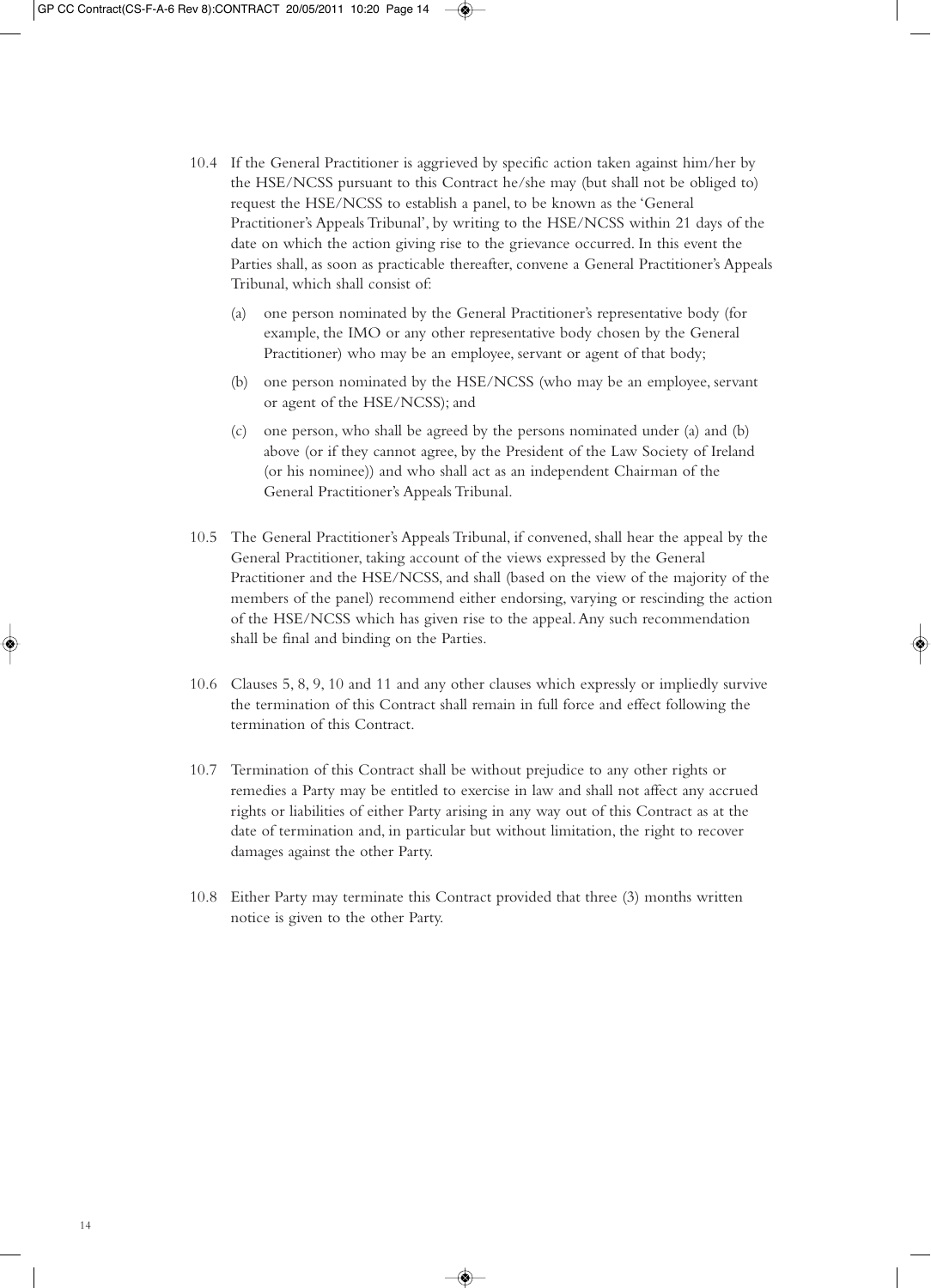## **11 Arbitration**

- 11.1 The Parties to this Contract shall seek to resolve any dispute between them arising out of or relating to this Contract, promptly, amicably and in good faith.
- 11.2 In the event that the General Practitioner does not wish to use the process referred to in Clause 10.4, and the dispute cannot be resolved pursuant to clause 11.1, either Party may refer the matter to arbitration for full and final settlement. In this event, the Parties shall agree and appoint a suitable arbitrator (or in default of agreement and appointment within a reasonable period, by an arbitrator nominated by the President of the Law Society of Ireland (or his nominee)).The arbitration shall be held in Dublin, Ireland and the language of the arbitration shall be English.The arbitrator's decision shall be final and binding upon the Parties and the Arbitration Act 2010 shall apply.
- 11.3 The General Practitioner may if he/she so wishes, be assisted by his/her representatives during any dispute resolution process.

# **12 Assignment/Sub-contracting**

12.1 The General Practitioner shall not assign, transfer, sub-contract or in any other manner make over to any third party any benefit and/or burden of this Contract without the prior written consent of the HSE/NCSS. For the avoidance of doubt and without prejudice to the foregoing, it is acknowledged and agreed that the Smear Services may be carried out by Qualified Persons.

# **13 General**

- 13.1 This Contract embodies and sets forth the entire Contract and understanding between the Parties and supersedes all prior oral or written contracts, understandings or arrangements relating to its subject matter. Neither of the Parties shall be entitled to rely on any understanding or arrangement which is not expressly set forth in this Contract.
- 13.2 This Contract shall not be amended, modified, varied or supplemented except in writing signed by the Parties, save that the HSE/NCSS may, upon a recommendation from the Quality Assurance Committee, amend the NCSS Guidelines for Quality Assurance in Cervical Screening and notify the General Practitioner of any such amendment at any time.
- 13.3 No failure or delay on the part of either Party to exercise any right or remedy under this Contract shall be construed or operate as a waiver thereof; nor shall any single or partial exercise of any right or remedy.The rights and remedies provided in this Contract are cumulative and are not exclusive of any rights or remedies provided by law.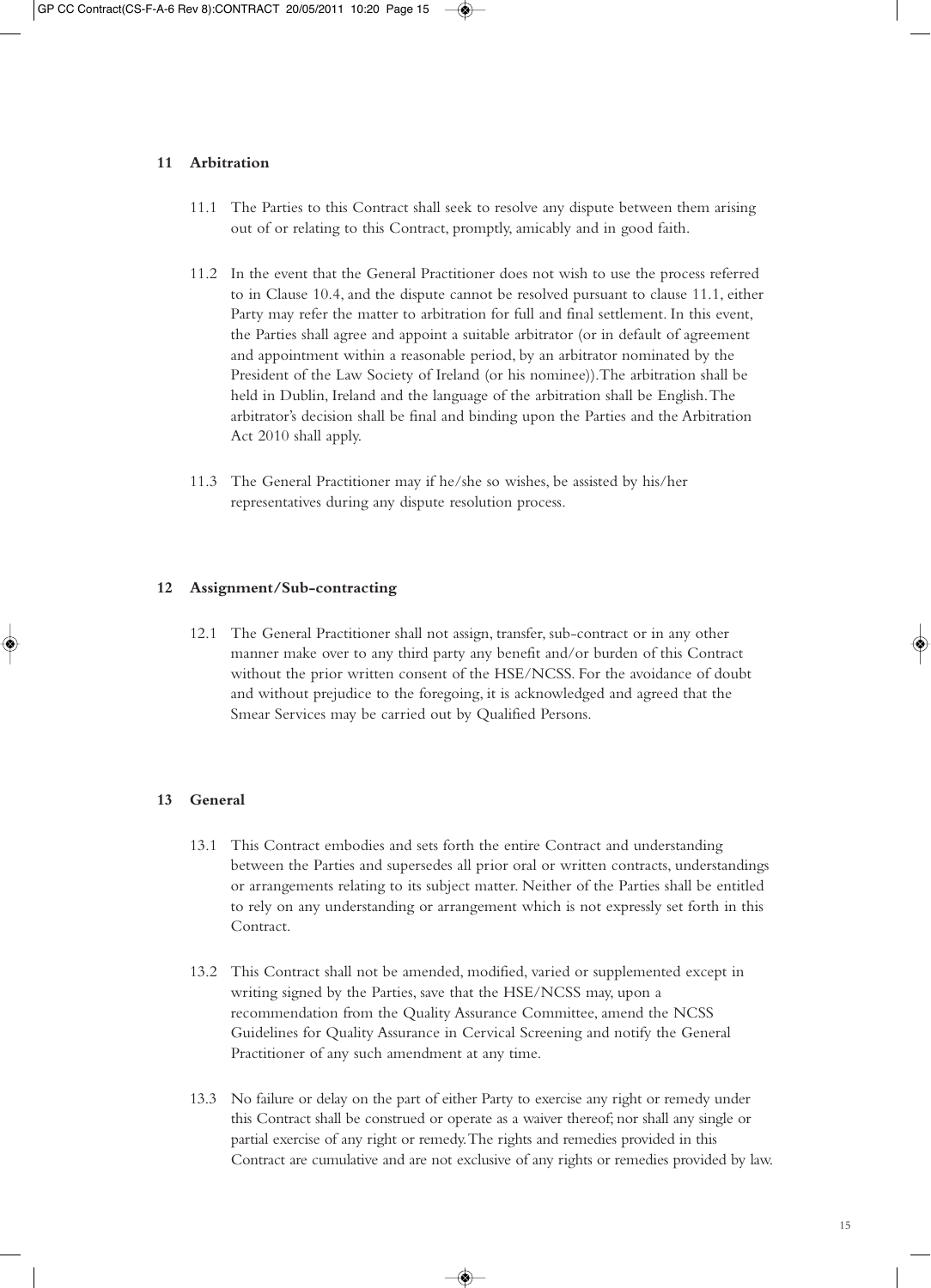- 13.4 Nothing in this Contract and no action taken by the Parties under this Contract shall constitute a partnership, association, joint venture or other co-operative entity between the Parties.
- 13.5 Any notice or other document to be given under this Contract shall be in writing and shall be deemed to have been duly given if left at or delivered by hand, or if sent by express courier, registered post with return receipt, facsimile transmission or electronic mail. Notices sent by express courier or registered post shall be deemed to be served upon the business day following the day of despatch. Notices sent by facsimile transmission shall be deemed to be served on the day of transmission if transmitted before 1600 hours on a business day, but otherwise on the next business day provided that confirmation is received within three business days of despatch of the facsimile. Notices sent by electronic mail shall be deemed to be served on the day of transmission if transmitted before 1600 hours on a business day but otherwise on the next business day. In all other cases, notices and other communications will be deemed to have been served on the day they are actually received. (Unless the HSE/NCSS otherwise advises) notices to the HSE/NCSS should be sent to the 'Director' of the NCSS.
- 13.6 If any provision of this Contract shall be found by any court or administrative body of competent jurisdiction to be invalid or unenforceable, the invalidity or unenforceability of such provision shall not affect the other provisions of this Contract and all provisions not affected by such invalidity or unenforceability shall remain in full force and effect.
- 13.7 This Contract shall be governed by and construed in accordance with the laws of Ireland and, subject to the provisions of clause 11, shall be subject to the exclusive jurisdiction of the courts of Ireland.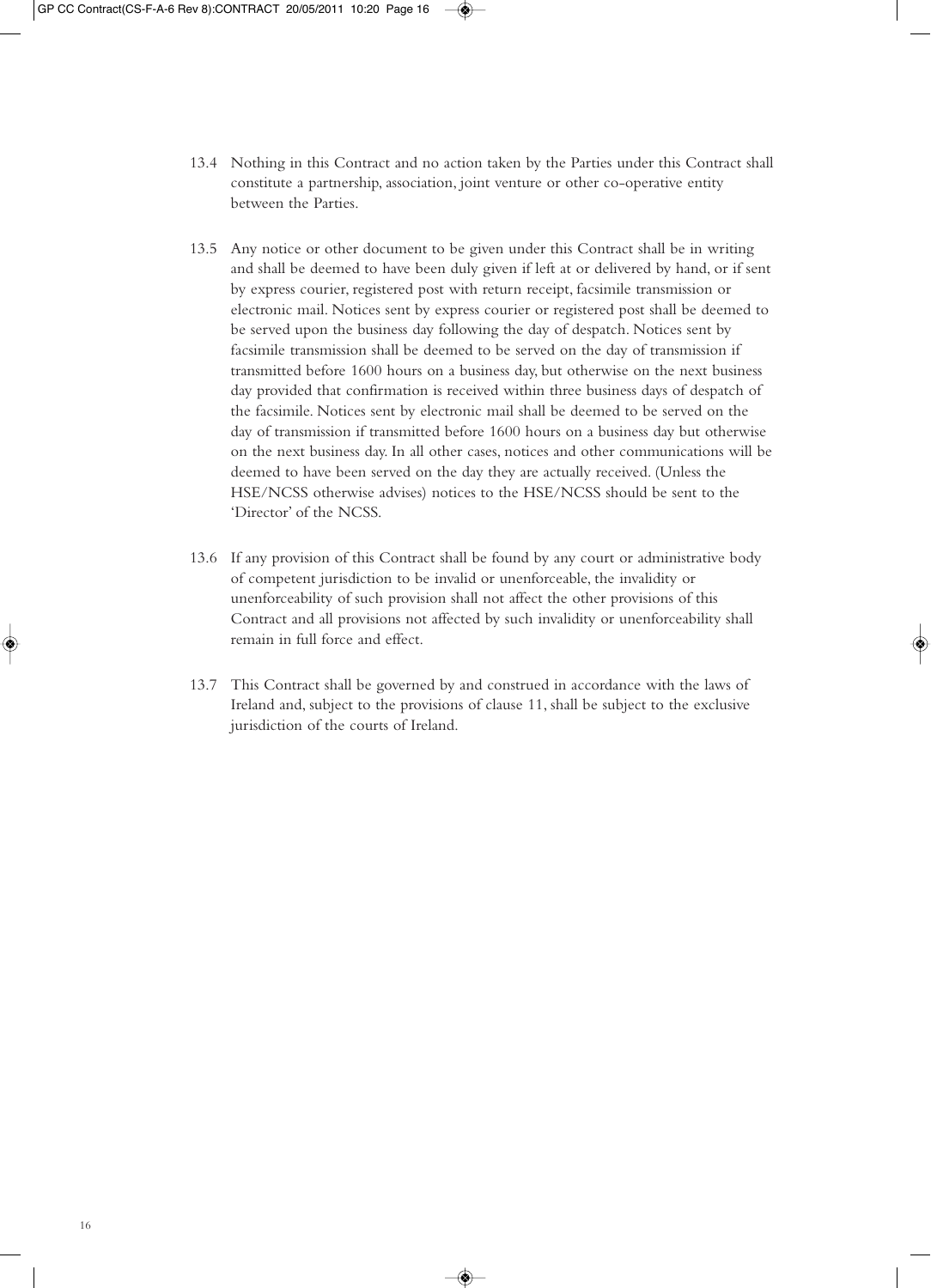GP CC Contract(CS-F-A-6 Rev 8):CONTRACT 20/05/2011 10:20 Page 17 --

 $\Rightarrow$ 

 $\Rightarrow$ 

 $\sim$  1

 $\overline{\bullet}$